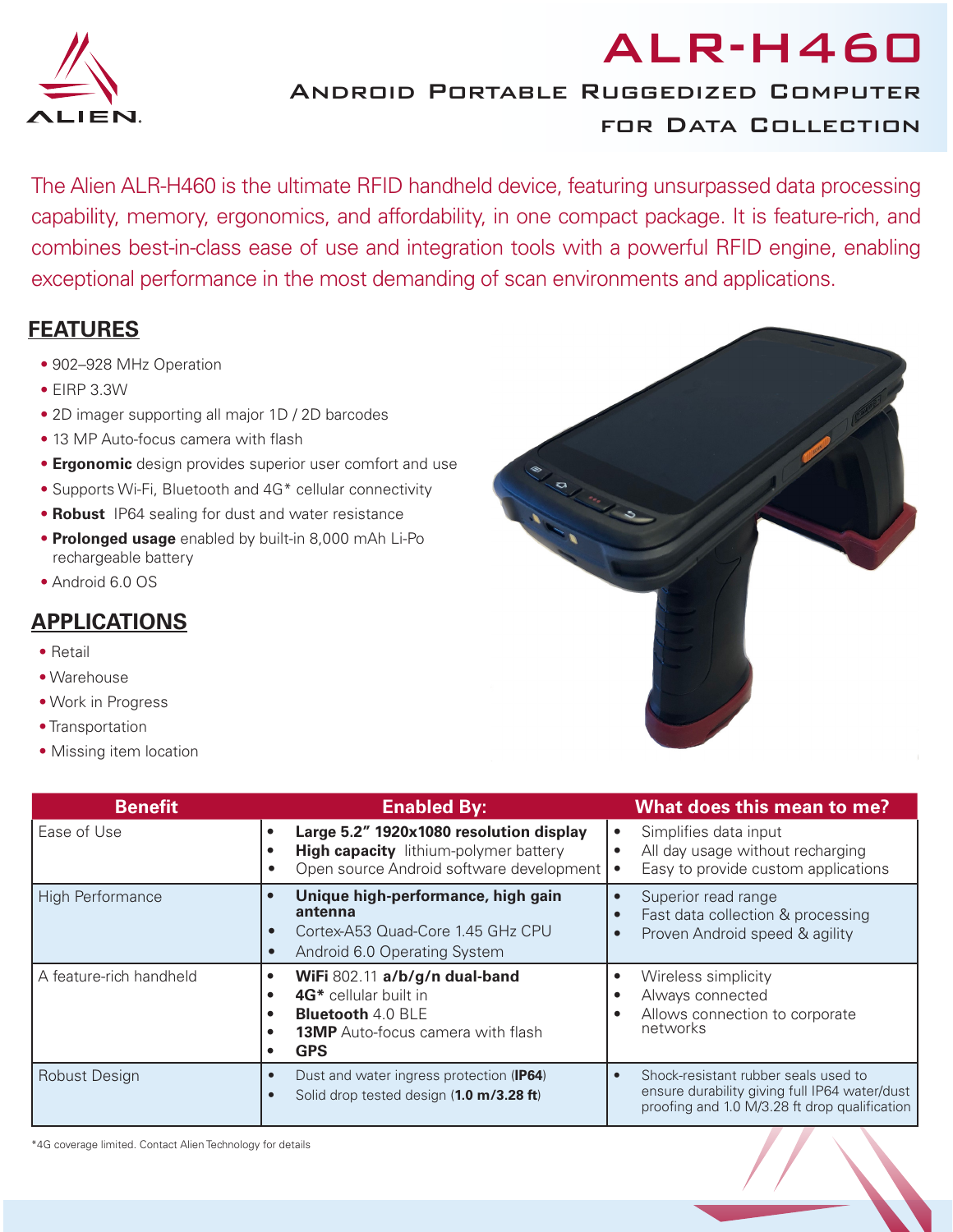

High Performance, Easy to Use, Easy to Manage, Easy to Deploy

Fully featured and ready to use out of the box, ALR-H460 comes equipped with a 1D / 2D bar code scanner and WiFi connectivity for ease of connection to your corporate network. A microSD memory expansion slot is included for up to 128 GB additional local storage. In addition, a 13 MP Auto-focus camera with flash adds on-the-spot ability to photograph and add image to an asset data record.

Features included are:

- 1D and 2D bar code reader
- Bluetooth/ Wi-Fi
- GPS (for location applications)
- 4G cellular connectivity for use beyond corporate WiFi areas
- 13MP Auto-focus camera with flash
- Speaker
- 2 Microphones
- Light sensors, proximity sensors and G-sensors
- Micro-SD expansion slot

| <b>Specifications</b>     | <b>ALR-H460</b>                                                                          |
|---------------------------|------------------------------------------------------------------------------------------|
| <b>RFID Specification</b> | EPC C1 GEN 2 / ISO18000-6C                                                               |
| <b>RFID Power</b>         | $1W$ (+5dBm to +30dBm)                                                                   |
| Antenna                   | 1dBiL / 4 dBiC (Circular)                                                                |
| Barcode                   | 2-D bar code (1280 $\times$ 800 pixels)                                                  |
| Camera                    | 13 MP Auto-focus color camera with built-in flash                                        |
| <b>WLAN</b>               | Wireless WLAN 802.11 a/b/g/n, 2.4/5 GHz dual-band internal antenna                       |
| <b>WWAN</b>               | WWAN (America) (2G: 850/900/1800/1900, 3G: 850/900/1700/1900, 4G*: B2, B4, B7, B12, B17) |
| <b>WPAN</b>               | Bluetooth 4.0, BLE                                                                       |
| <b>Location Services</b>  | GPS / A-GPS                                                                              |
| Communications            | USB 2.0 Type C, OTG (Direct attach to H460)                                              |
| <b>Operating System</b>   | Android 6.0                                                                              |
| Display                   | 5.2" FHD 1920x1080, Corning Gorilla Glass                                                |
| <b>CPU</b>                | Cortex-A53 1.45GHz quad-core                                                             |
| Memory                    | 2GB RAM / 16GB Flash                                                                     |
| Memory Expansion          | MicroSD (128 GB Max)                                                                     |
| Battery (lithium polymer) | 8000 mAh internal                                                                        |
| <b>Expansion Slot</b>     | Sim 1 (micro) and Sim 2 (nano) or microSD                                                |

\*4G coverage limited. Contact Alien Technology for details

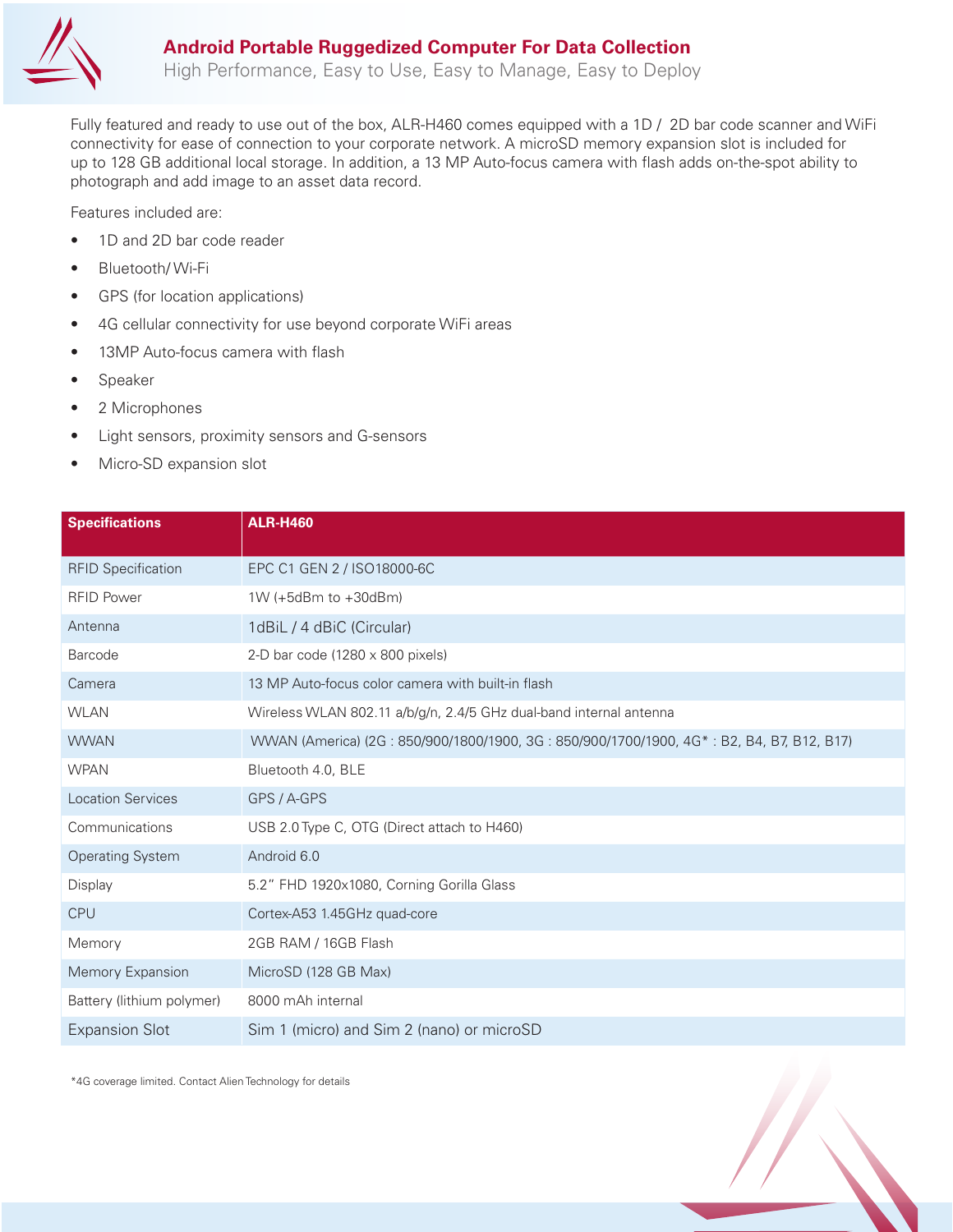

| <b>Physical Characteristics</b> |                                                                                                 |
|---------------------------------|-------------------------------------------------------------------------------------------------|
| Ingress Protection              | <b>IP64</b>                                                                                     |
| <b>ESD</b>                      | Contact $\pm$ 6KV / Air $\pm$ 15KV                                                              |
| Humidity                        | 5-95% RH non-condensing                                                                         |
| Operating Temp                  | -10°C to 50°C / 14°F to 122°F                                                                   |
| Storage Temp                    | -40°C to 70°C / -40°F to 158°F                                                                  |
| Weight                          | 520 g / 18.4 oz                                                                                 |
| Dimensions (w/ pistol grip)     | 7" (L) $\times$ 3.4" (W) $\times$ 5.7" (H)<br>178 mm (L) $\times$ 86 mm (W) $\times$ 146 mm (H) |
| Drop                            | 1.0 meter / 3.28 feet                                                                           |

| Model Number    | <b>Countries</b> | <b>Frequency</b> | <b>Transmit   Channel</b><br><b>Channels   Spacing</b> |         | <b>RF Power</b> | <b>Compliance Certification</b>                       |
|-----------------|------------------|------------------|--------------------------------------------------------|---------|-----------------|-------------------------------------------------------|
| <b>ALR-H460</b> | JSA              | 902 - 928 MHz    | 50                                                     | 500 KHz | 1 Watt          | Emissions: FCC Part 15<br>Safety: EN 60950-1, UN 38.3 |